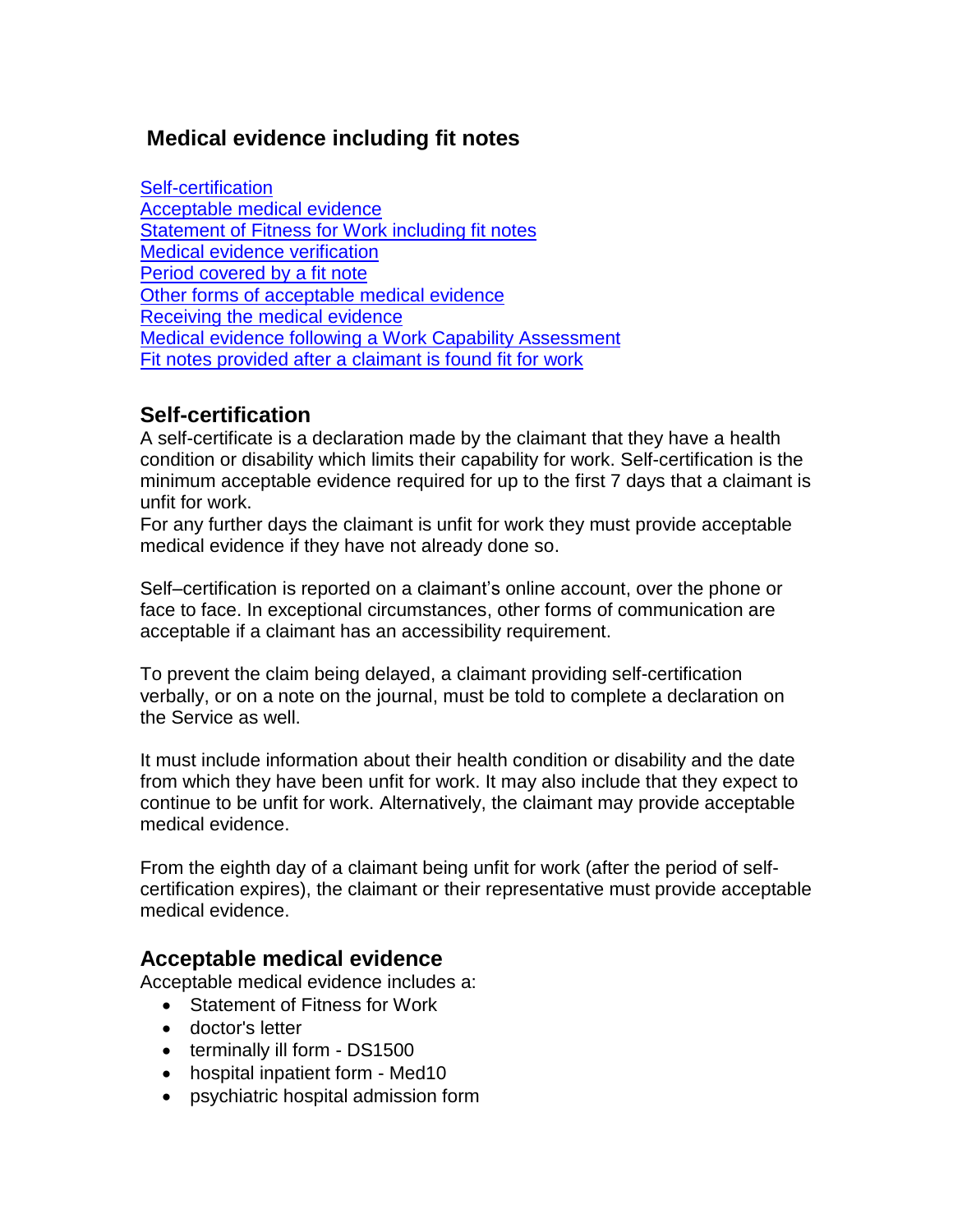- hospital discharge letter
- private medical certificates
- other evidence

This list is not exhaustive and any evidence provided by the claimant must be considered.

## <span id="page-1-0"></span>**Statement of Fitness for Work including fit notes**

The Statement of Fitness for Work (SoFfW) is the most common form of evidence. It is also known as a:

- fit note
- Med 3
- sick note
- med cert
- doctor's note

Throughout the guidance and from this point onward the SoFfW will be referred to as a fit note.

## <span id="page-1-1"></span>**Medical evidence verification**

On receipt of medical evidence, the agent must make sure it is genuine by checking that it is:

- the original
- stamped, signed and dated by the doctor or surgery
- covers the dates reported by the claimant

If the form is electronically produced it must have a valid Quick Response (QR) or bar code and unique serial number.

Agents must not reject the medical evidence if the condition reported on the Service does not match the condition on the medical evidence. It is the responsibility of the claimant to ensure that the information reported is accurate. A fit note can be issued by any doctor and those issued by other healthcare professionals or administrators cannot be accepted.

A fit note may be electronic or hand-written and will contain the following information:

- the patient's name
- the date of the doctor's assessment on which the fit note is based
- the condition which the doctor advises is making the patient not fit for work
- a statement (where appropriate) that the patient may be fit for work taking account of the advice given
- a statement that the doctor will or will not need to assess the patient's fitness for work again
- $\bullet$  the date on which the fit note was given
- the address of the doctor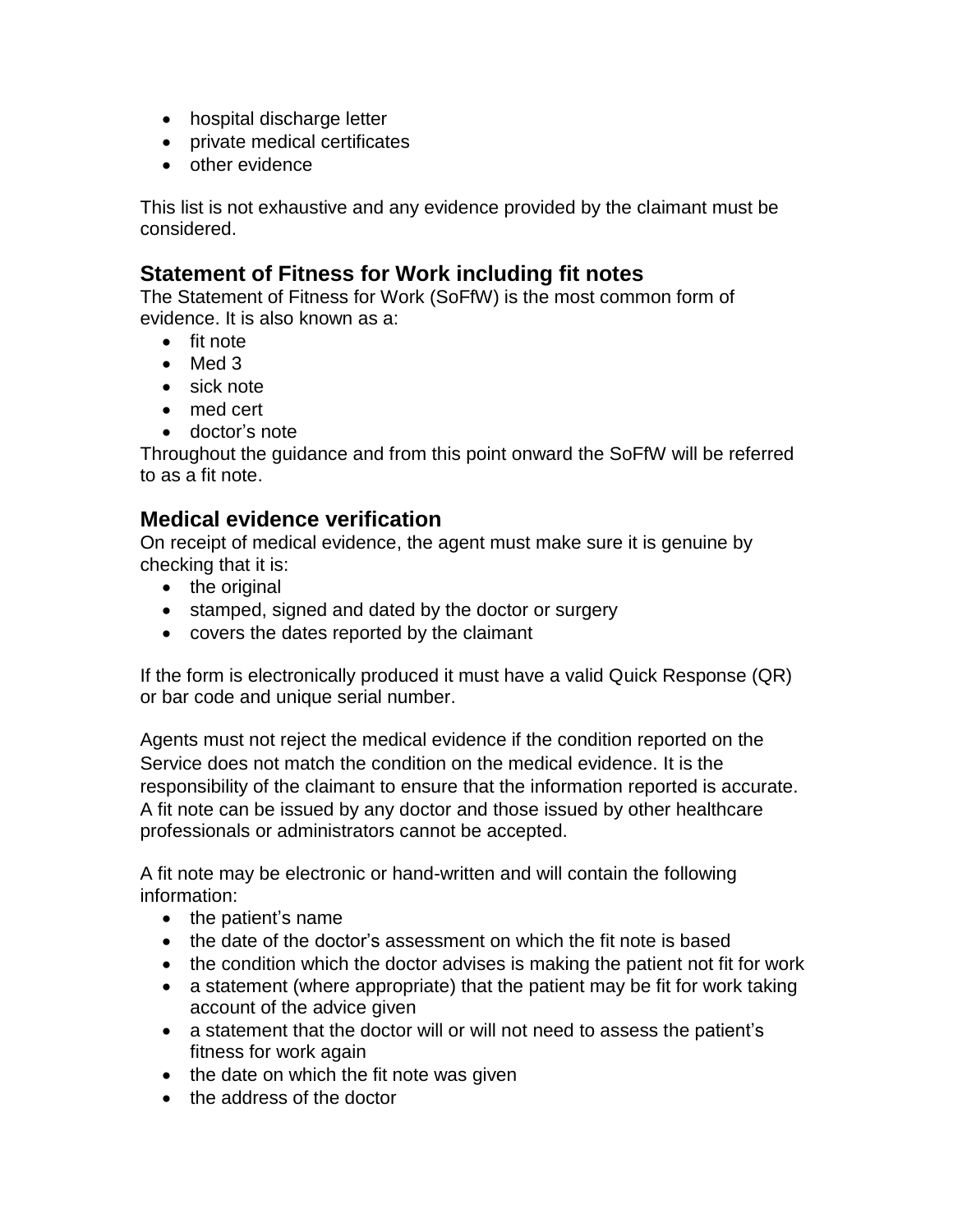• the signature of the doctor making the statement in ink - a wet signature A wet signature is one written in pen and not by a computer. However, if the signature is written in pen and then scanned into a computer it is still a wet signature.

## <span id="page-2-0"></span>**Period covered by the medical evidence**

Agents must accept medical evidence regardless of the duration stated on it by the health care professional (including indefinite) even when:

- a claimant presents medical evidence issued by a healthcare professional some time before they declare a health condition on Universal Credit
- it's the first piece of evidence the claimant presents

As long as the medical evidence covers the day on which the claimant reported the health condition or disability on their Universal Credit claim, it will be accepted. This will either be self-certification or acceptable medical evidence from day 8 of the illness or disability.

Healthcare professionals will issue medical evidence to a claimant (for a clinically appropriate period for the health condition) in accordance with their own professional standards.

### **Not fit for work**

The doctor will describe to the best of their knowledge exactly what the condition is that is making the claimant not fit for work.

### **May be fit for work**

Where it is stated 'may be fit for work', the doctor will put the reason why and (where appropriate) what circumstances or arrangements the claimant and employer might agree so the claimant could return to work earlier.

The doctor might state, for example 'no heavy lifting' for a specified period of time or recommend a phased return to work.

The term 'may be fit for work' must not be taken to mean that a claimant is 'not fit for work'. Agents must consider how the claimant's conditionality can be tailored to meet their circumstances.

This includes:

- considering types of work including a different occupation
- considering work-related activity that does not involve anything the doctor has advised against
- workplace adjustments which would mean a particular type of work could reasonably be considered

# <span id="page-2-1"></span>**Other forms of acceptable medical evidence**

Other forms of medical evidence include:

• a doctor's letter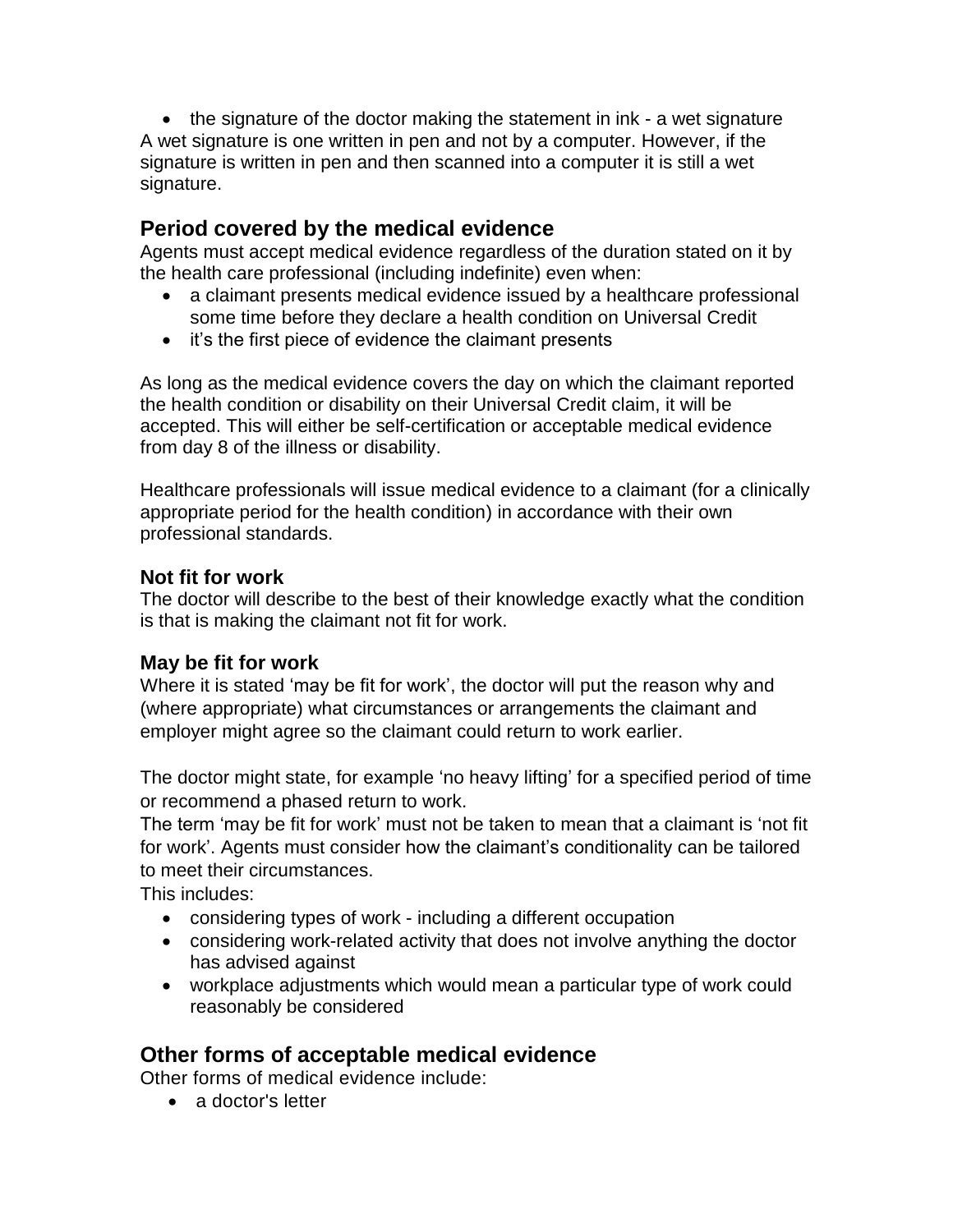- Terminally ill form
- Hospital inpatient form
- Psychiatric hospital admission form
- Hospital discharge letter
- Private medical certificates
- other evidence

### **A doctor's letter**

A claimant may produce a letter from their doctor, consultant or other medical practitioner confirming a health condition or disability which limits the amount, type and duration of the work they can do.

This is most likely when an in-work claimant's capability to work is restricted (but not prevented) by a manageable condition or disability and a fit note would not be suitable.

## **Terminally ill form**

The terminally ill form (DS1500) may also be referred to as the 'Doctor's report for Disability Living Allowance, Attendance Allowance or Incapacity Benefit to accompany your patients claim under special rules'.

The DS1500 is issued when a person is diagnosed as terminally ill and not expected to live for more than 6 months. For further information, see Terminal Illness.

It can be completed by a doctor, other healthcare professional or a Macmillan nurse.

The DS1500 must contain details of:

- the diagnosis
- whether the patient is aware that they are terminally ill
- if unaware the name and address of the patient's representative who requested the DS1500
- the current and proposed treatment
- the clinical findings

A DS1500 can be requested and provided directly to DWP by:

- the claimant
- the claimant's representative
- a third party supporting the claimant such as a general practitioner or Macmillan nurse

Once the DS1500 is received and the diagnosis and date of diagnosis recorded, the DS1500 is sent to Personal Independent Payment using the email: DWP BD Disability Performance and Products Team. For further information, see Terminal Illness.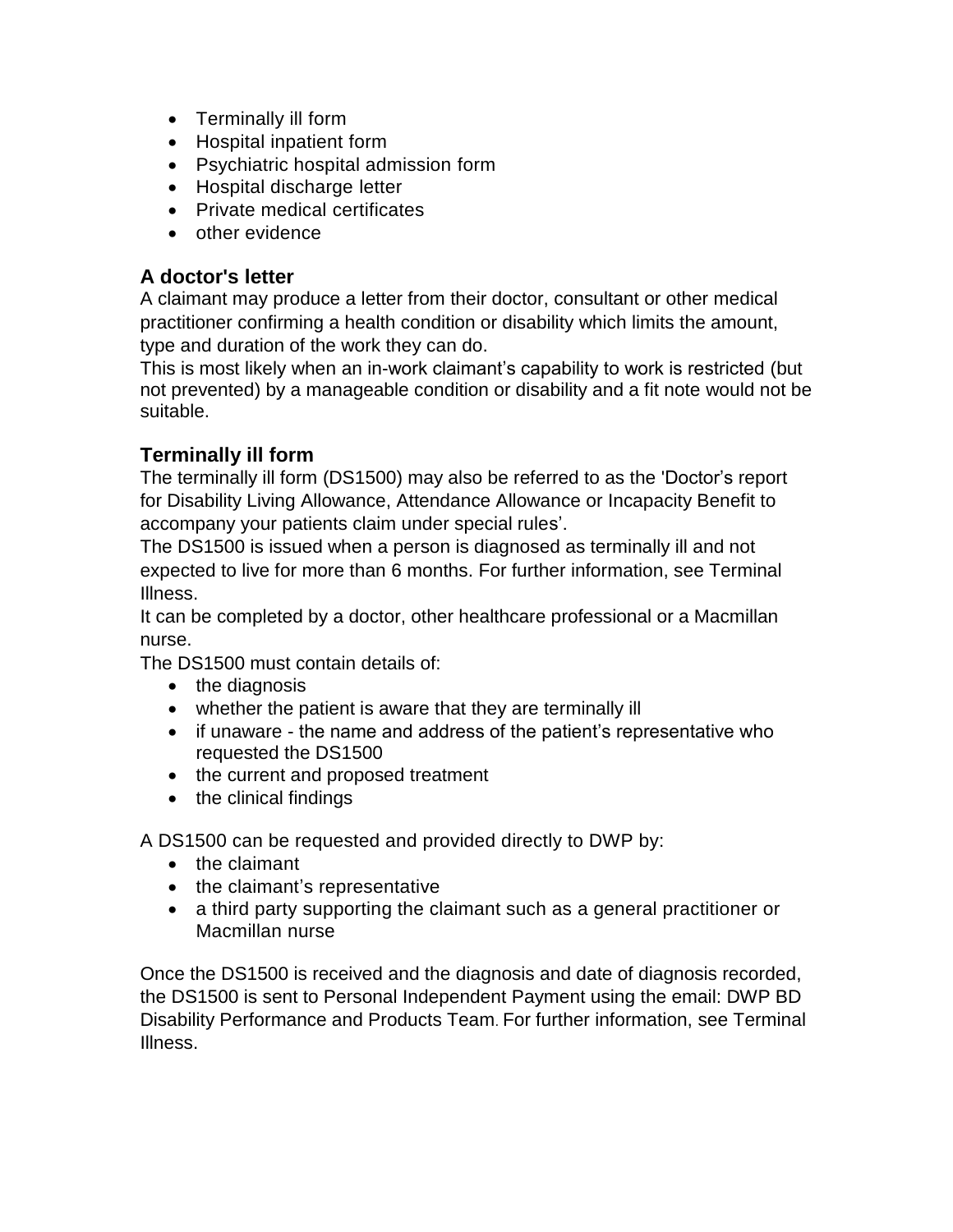### **Hospital in-patient form**

The Hospital inpatient form (Med 10) is a hospital statement issued to show the date or dates a claimant was an inpatient in hospital.

The Med10 must be signed by a hospital staff member and not cover a period of more than 26 weeks. If required, a fit note will be provided with the Med 10 for any forward period of incapacity on leaving hospital.

The Med10 is accepted like a fit note as it will state the period of the health condition or disability it covers.

#### **Psychiatric hospital admission form**

The psychiatric hospital admission form is issued by a psychiatric hospital when a claimant is admitted.

#### **Hospital discharge letter**

A hospital discharge letter can be provided as evidence of a health condition in a claim for backdating.

#### **Private medical certificates**

Private medical certificates might be provided by a private general practitioner, either:

- one who is physically present when they assess the claimant
- an online general practitioner service
- at a private hospital

These may be presented as medical evidence.

Private medical certificates include 'Push Doctor' or a similar online organisation's medical certificates. If a Push Doctor type medical certificate is provided by a claimant, it is treated as a private medical certificate.

These can be accepted instead of a fit note only if they have been signed by a doctor with a wet signature. The DWP does not accept any form of medical evidence not issued by a registered doctor. It must contain all the information included on the fit note.

#### **Other evidence**

Where a local authority issues a notice requiring a claimant not to work because they have a notifiable disease or have been in contact with a relevant infection or contamination, they will get a day 1 Work Capability Assessment referral.

<span id="page-4-0"></span>If a claimant gets a local authority notification, they must provide a fit note and follow the health journey.